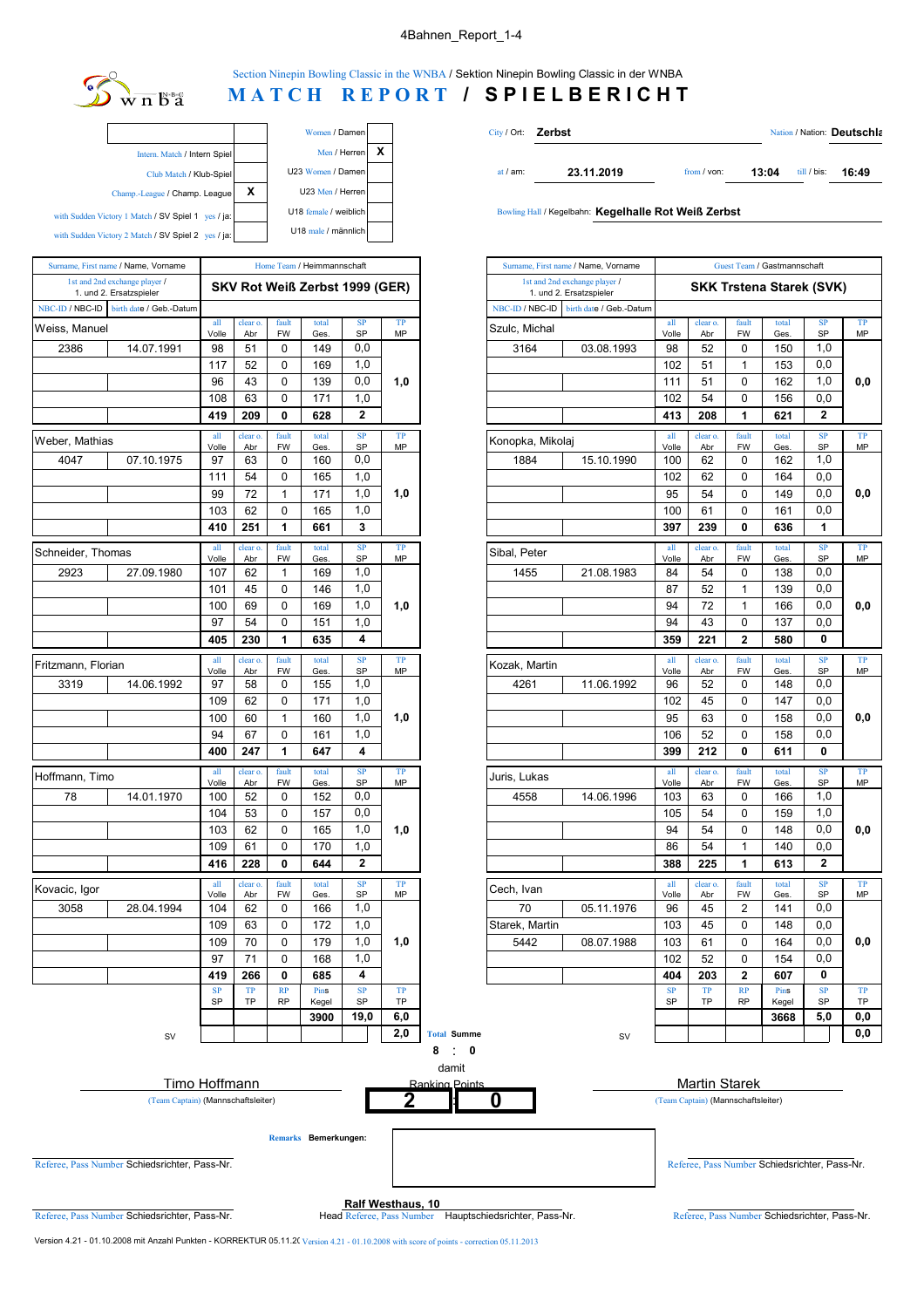informatory 2360 1308 6

 $in$ formatory 2469 1431 3

*RP = Ranking points TP = Team points SP = Set points*